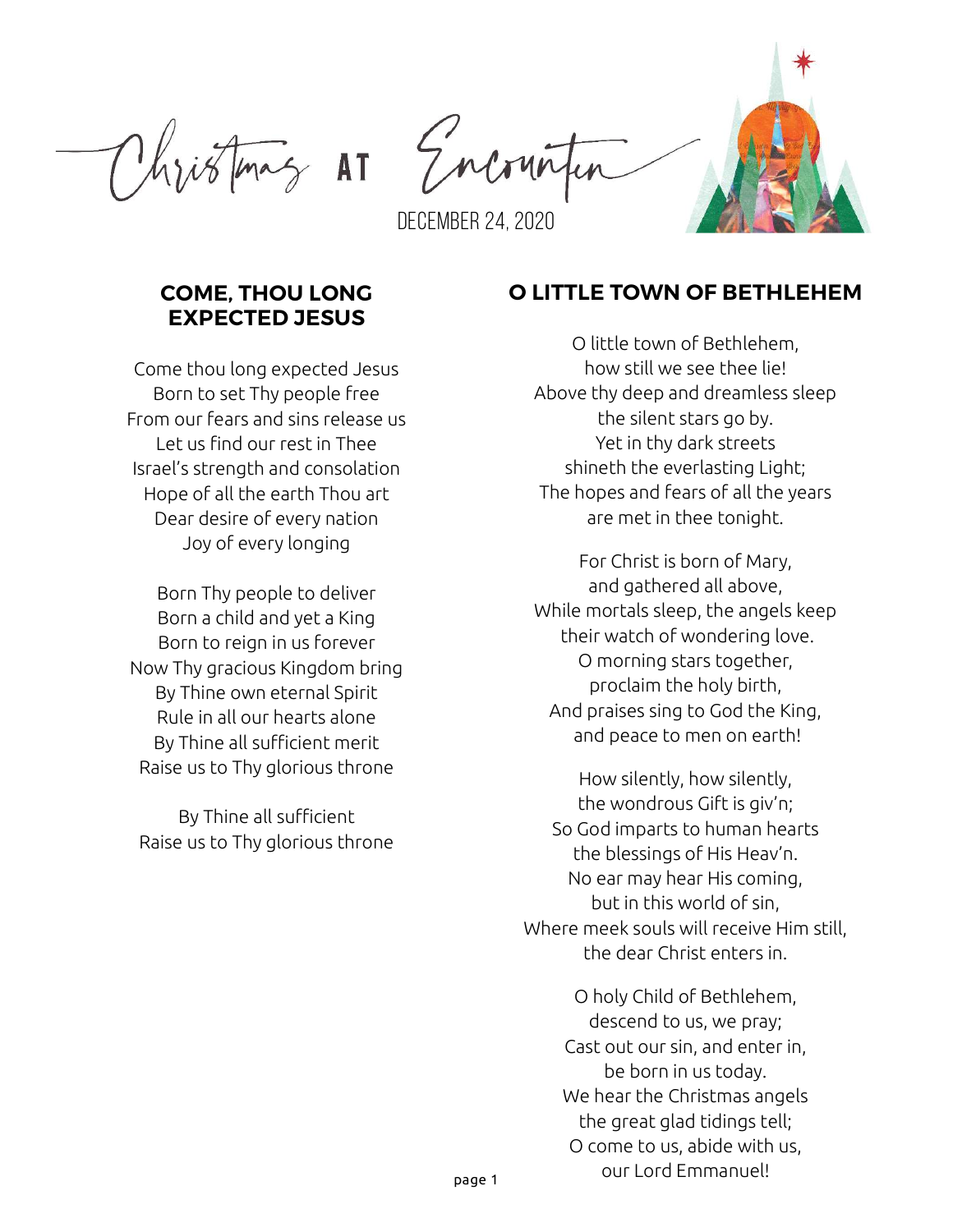#### WHAT CHILD IS THIS

 What child is this, who lay to rest On Mary's lap is sleeping Whom angels greet with anthems sweet While shepherd's watch are keeping

What child is this, who lay to rest On Mary's lap is sleeping Whom angels greet with anthems sweet While shepherds watch are keeping

This, this is Christ the King Whom shepherds guard and angels sing Haste, haste to bring Him laud The Babe, the Son of Mary

So bring Him incense, gold and myrrh Come peasant, king to praise Him The King of kings salvation brings Let loving hearts enthrone Him

This, this is Christ the King Whom shepherds guard and angels sing Haste, haste to bring Him laud The Babe, the Son of Mary

This, this is Christ the King Whom shepherds guard and angels sing Haste, haste to bring Him laud The Babe, the Son of Mary

#### JOY TO THE WORLD (JOYFUL JOYFUL)

Joy to the world, the Lord is come Let earth receive her King And Heaven and nature sing And Heaven and nature sing And Heaven and Heaven, and nature sing

Joy to the world the Savior reigns Let men their songs employ While fields and floods, rocks hills and plains Repeat the sounding joy Repeat the sounding joy Repeat, repeat the sounding joy

He rules the world with truth and grace And makes the nations prove The glories of His righteousness And wonders of His love And wonders of His love and wonders, wonders of His love

Christmas AT Encounten

page 2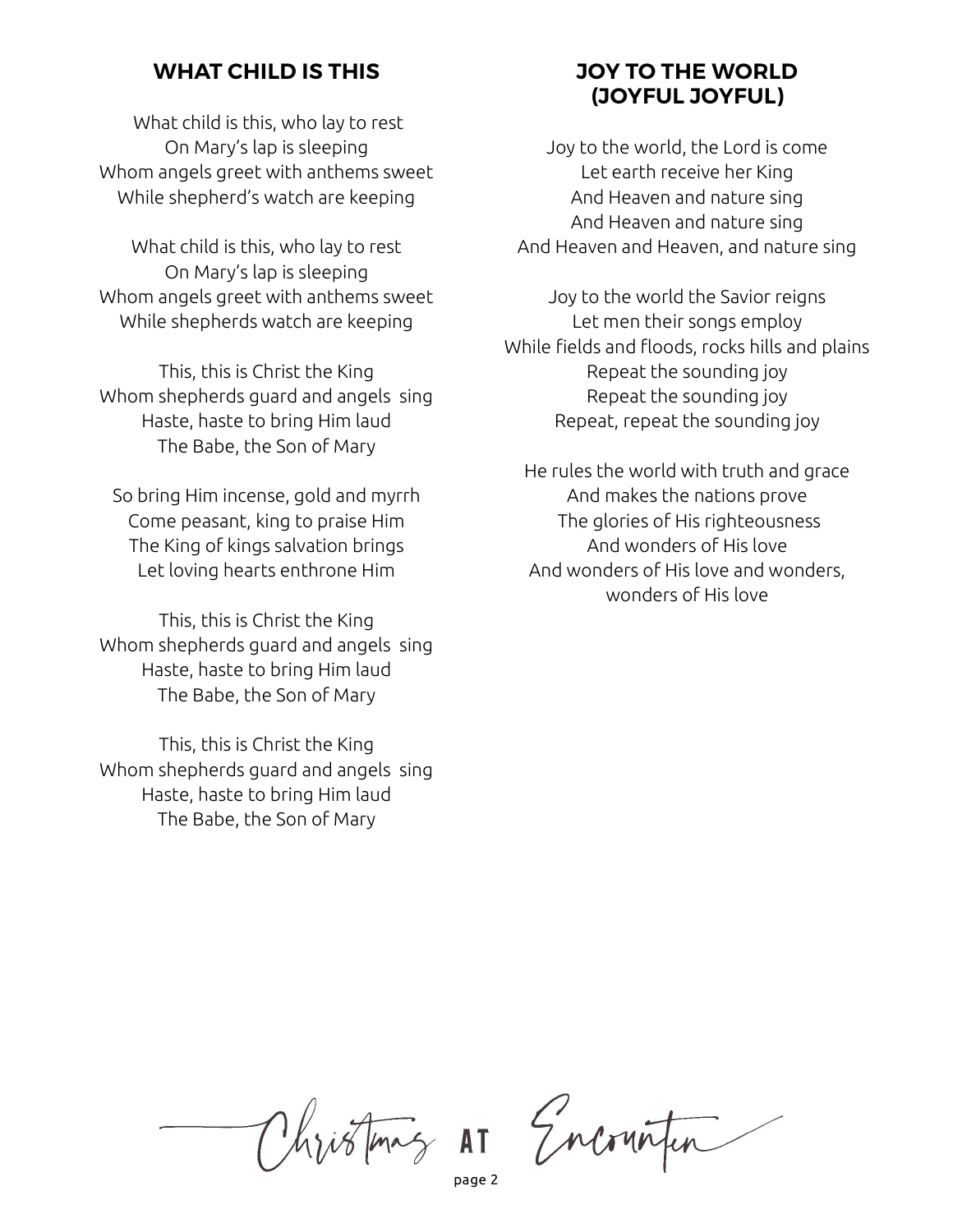## GOD WITH US

Oh You've come to bring peace to be Love, to be nearer to us You've come to bring life to be Light To shine brighter in us Oh Emmanuel God with us

Our Deliverer You are Savior, In Your presence we find our strength Over ev'rything our Redemption God with us, You are God with us

Oh You've come to be Hope to this world, for Your honor and name And You've come to take sin to bear shame And to conquer the grave Oh Emmanuel God with us

Our Deliverer You are Savior, In Your presence we find our strength Over ev'rything our Redemption God with us, You are God with us

> You are here, You are holy, We are standing in Your glory

> You are here, You are holy, We are standing in Your glory

> You are here, You are holy, We are standing in Your glory

You are here, You are holy, We are standing in Your glory Lord

Our Deliverer You are Savior, In Your presence we find our strength Over ev'rything our Redemption God with us, You are God with us

Our Deliverer You are Savior, In Your presence we find our strength Over ev'rything our Redemption God with us, You are God with us

Oh God with us, You are God with us

# O COME ALL YE FAITHFUL

O come all ye faithful joyful and triumphant Oh come ye, o come ye to Bethlehem; Come and behold Him, born the King of angels;

> O come, let us adore Him, O come, let us adore Him, O come, let us adore Him, Christ the Lord.

Sing choirs of angels sing in exultation Sing all ye citizens of heaven above Glory to God in the highest

> O come, let us adore Him, O come, let us adore Him, O come, let us adore Him, Christ the Lord.

Yes Lord, we greet Thee, born this happy morning, Jesus to thee be all glory giv'n Word of the Father, now in flesh appearing

> O come, let us adore Him, O come, let us adore Him, O come, let us adore Him, Christ the Lord.